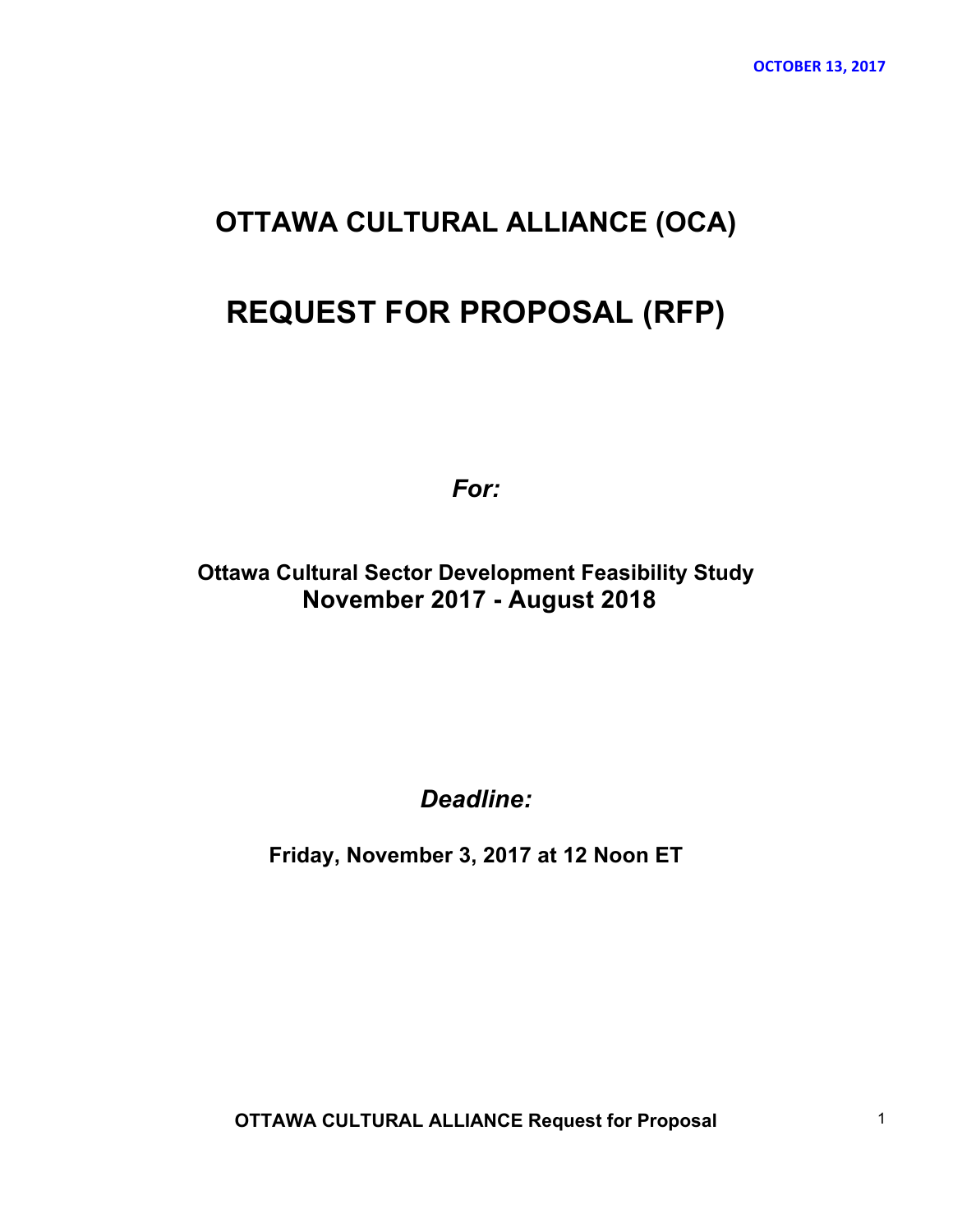# **Table of Contents**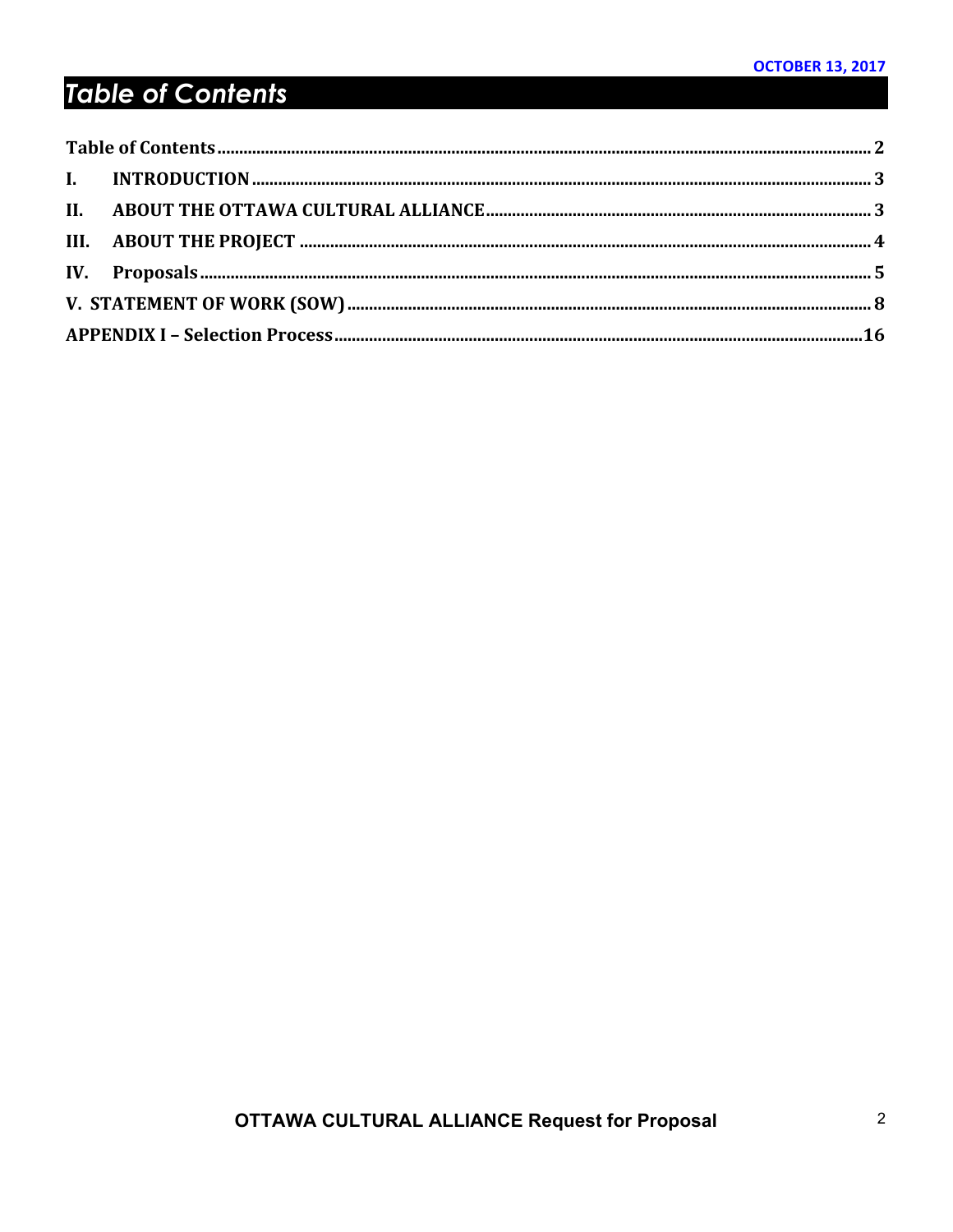## *I. INTRODUCTION*

The Ottawa Cultural Alliance (OCA) is seeking proposals from qualified individual consultants or firms to undertake a cultural sector development feasibility study pertaining to the cultural sector in Ottawa, as a firm fixed price contract, not exceeding \$80,000 (not including HST). The project begins in November 2017 and needs to be completed by the end of August 2018.

The Ottawa Cultural Alliance is a collaboration between six network organizations working in Ottawa's cultural sector to advance the sector. The OCA was established in 2015. For the purpose of this RFP the lead organizations are AOE Arts Council and Ottawa Arts Council.

For questions about the RFP, please contact Margery Leach, Project Manager in writing at info@ottawaculture.ca between Monday October 16 and Wednesday October 25, 2017, 12 Noon ET.

## *II. ABOUT THE OTTAWA CULTURAL ALLIANCE*

The **Ottawa Cultural Alliance** (OCA) works collaboratively to strategically address shared opportunities and challenges to further advance the sector's success. Members of the Alliance have collaborated for many years to advance cultural priorities in the City of Ottawa. In the spring of 2015, as OCA advocated for completion of the City of Ottawa's *Renewed Action Plan for Arts, Culture and Heritage in Ottawa (2013-18),* the participating groups agreed to acknowledge this activity by giving our collaboration a formal name.

The Alliance comprises umbrella organizations that collectively serve as the voice for the vibrant cultural sector in Ottawa, including:

- AOE Arts Council,
- Council of Heritage Organizations in Ottawa (CHOO|COPO),
- Heritage Ottawa,
- Ottawa Arts Council,
- Ottawa Festivals and
- Ottawa Museum Network.

For more Information about the Ottawa Cultural Alliance please visit the OCA's website: ottawaculture.ca

Or contact one of the Alliance organizations directly: AOE Arts Council | victoria@artsoe.ca Council of Heritage Organizations in Ottawa | direction@choocopo.ca Heritage Ottawa | info@heritageottawa.org Ottawa Arts Council | peter@ottawaartscouncil.ca Ottawa Festivals | executive@ottawafestivals.ca Ottawa Museum Network | director@omn-rmo.ca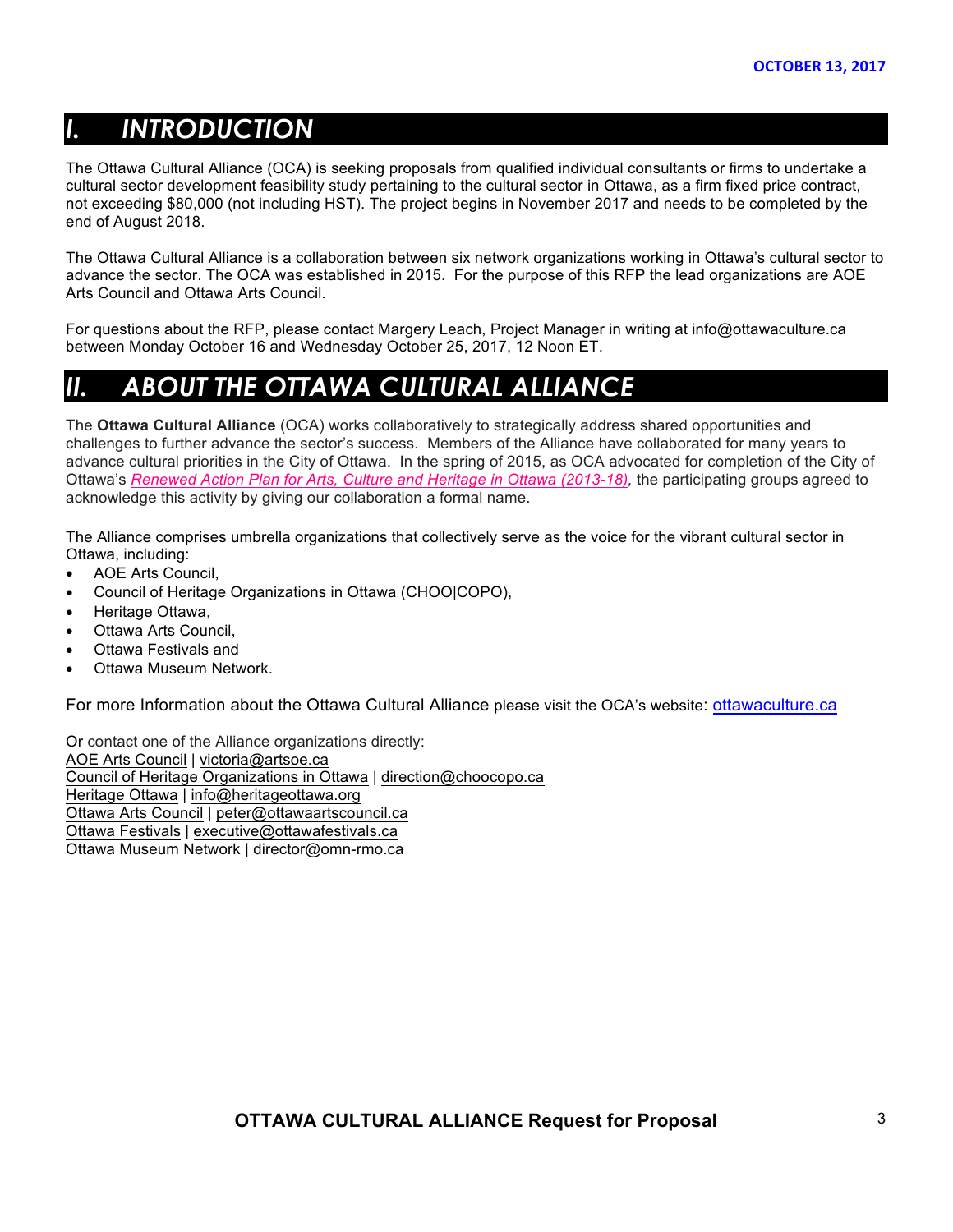# *III. ABOUT THE PROJECT*

#### **1. RFP Process to Select Project Consultant(s)**

This is an invitation to submit a proposal, to compete for the contract as the consultant/s for the Ottawa Cultural Alliance (OCA).

This RFP deals with the development of a cultural sector development feasibility study for the Ottawa Cultural Alliance (OCA).

#### **2. Project Schedule**

Project Schedule: It is anticipated the consultant work will begin in November 2017 and be completed by the end of August 2018, for an approximate 10-month duration.

#### **3. Project Purpose, Rationale and Overview**

This project builds from the *Renewed Action Plan for Arts Heritage and Culture (2013-2018*), Action 4 of the Investment Plan's recommendation to implement "Cultural development initiatives to increase community cultural leadership – independent arts authority, and arts and heritage foundation".

The purpose of the cultural sector development feasibility study ("the project") is to learn from best practices and identify recommendations toward advancing Ottawa's cultural sector\*. To this end, OCA wishes to engage a Consultant to conduct a feasibility study that includes research on best practices from other communities, and consultations with Ottawa community, community leaders and City staff; and recommends potential models and/or solutions toward collectively advancing Ottawa's cultural sector. Such models/ solutions could include for example:

- an independent arms-length, cultural authority to provide leadership, service and support;
- an arts and heritage foundation focused on fundraising and philanthropy to stimulate private sector support; and
- a roundtable forum to bring local, municipal, provincial and national cultural players together to address ways to better resource local culture.

. The project team includes a Working Group, the Steering Committee, an Advisory Committee, a Project Manager and the Consultant:

- The Steering Committee, comprised of two members (Board and/or staff) of each OCA organization, oversees the project, including the terms of reference, governance and decisionmaking processes.
- The Working Group oversees and manages the operational matters aspects of the project between Steering Committee meetings, and is made up of the senior staff or the representative of each organization of the OCA.
- The Advisory Committee, made up of representation from the cultural sector in the city of Ottawa, provides recommendations and advice to the Steering Committee and the Consultant.
- The Project Manager manages and supports the contract of the Consultant, works with the Consultant to coordinate a wide range of activities and events related to the project, such as interviews, meetings, focus groups and summits; supports the work of the Study's Working Group, Steering and Advisory committees; and conducts related communications activities.
- The Consultant plans and conducts the feasibility study.

\*Ottawa's cultural sector includes stakeholders (organizations and individuals) representing the arts, heritage and cultural sectors, including the festival and agricultural fair communities and is inclusive of Ottawa's diverse communities, including people from diverse ancestries, geographic locations, abilities, ages, countries of origin, cultures, genders, income, languages, races and sexual orientation.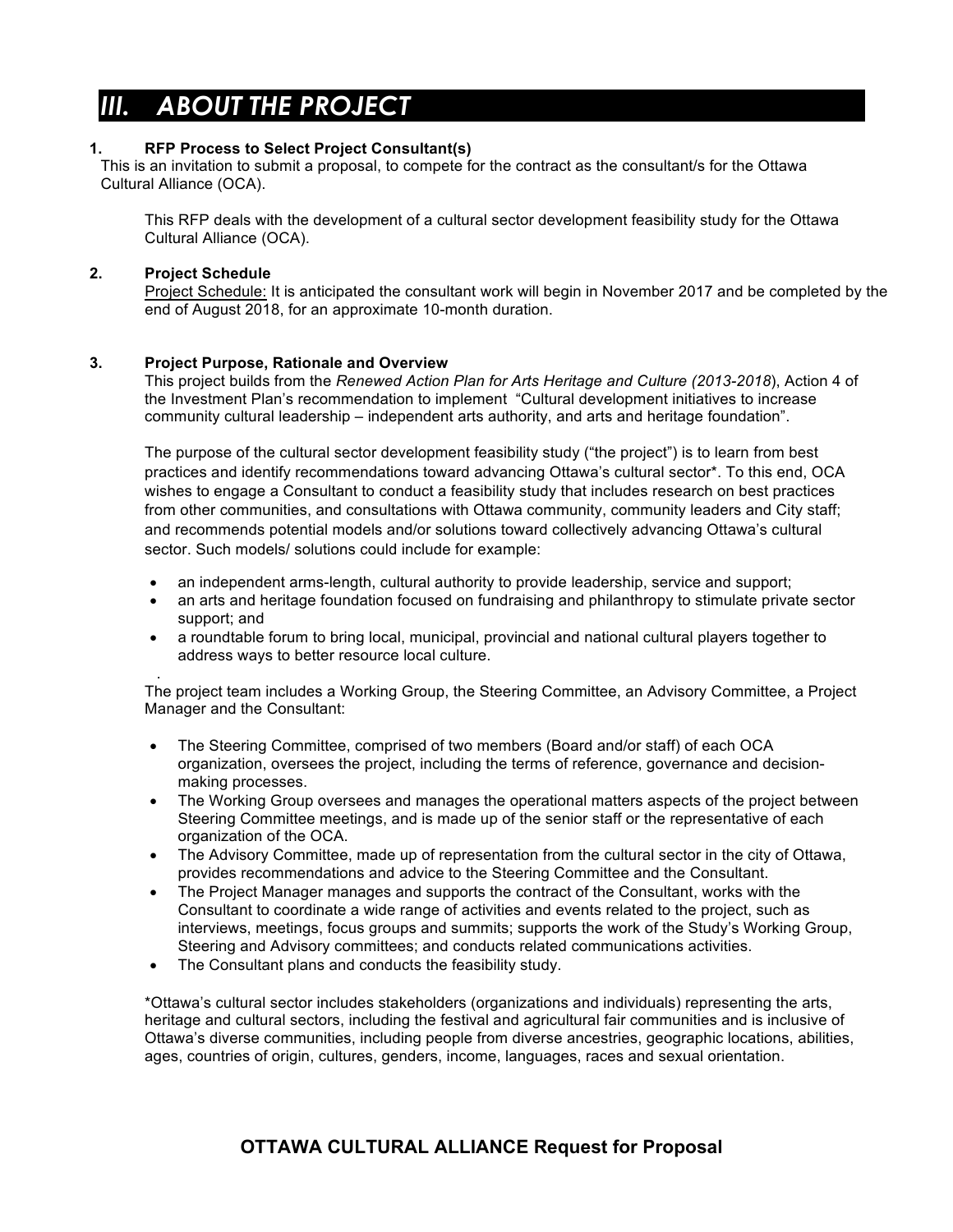#### Project Phases and Timeline

The following table presents a high level overview of the project phases and timelines, with a brief summary of the associated activities and deliverables by phase, the details of which are presented in Section IV - Statement of Work.

| <b>PROJECT PHASE</b>                                                                                                         | <b>DATE</b><br><b>ESTIMATE</b>        | <b>Summary of Consultant Activities and</b><br>deliverables                                                                                                                                           |  |
|------------------------------------------------------------------------------------------------------------------------------|---------------------------------------|-------------------------------------------------------------------------------------------------------------------------------------------------------------------------------------------------------|--|
| <b>Project Start-Up &amp; Planning</b>                                                                                       | <b>November</b><br>2017               | Project Kick-off<br>Draft and Final Project Implementation Plan                                                                                                                                       |  |
| Research, Analysis and<br>Consultation                                                                                       | <b>November</b><br>2017-April<br>2018 | Consultation plan<br>Steering and Advisory committee sessions<br>Consultations and literature reviews/ research &<br>analysis<br>Draft Situation Analysis (SA) report<br>Preliminary options analysis |  |
| Develop feasibility study,<br>options, models, cost-benefit<br>analysis, business case,<br>strategies and<br>recommendations | <b>May 2018</b>                       | Consultations on SA report and options<br>Analysis, and development of draft final Situation<br>Analysis Options Assessment and<br>Recommendations based on results                                   |  |
| <b>Feasibility Study Validation</b>                                                                                          | June-July<br>2018                     | Consultations to validate draft final SA report,<br><b>Options Assessment and Recommendations</b><br>Roundtables to identify potential partnerships /<br>alliances                                    |  |
| <b>Project Wrap-Up</b>                                                                                                       | August 2018                           | Final SA report and Options Assessment/<br>Recommendations<br>Project evaluation inputs<br>Document hand-off                                                                                          |  |

## *IV. Proposals*

#### **4. Who may apply**

The RFP is open to consulting firms and independent consultants. Due to the aggressive timeframe, the work could be completed through the combined effort of one or more consultants / firms. If this option is taken, only one proposal for the project must be submitted, with a single project lead identified. Demonstrated capacity to communicate effectively in both official languages is a requirement.

#### **5. Proposal Requirements**

#### **5.1 Submit a formal proposal**:

Demonstrate how you meet the requirements described in Section 7 of this RFP. It is important that the proposal submitted shows how your experience matches each criterion in the Section Criteria table presented in section 7.1, as the rating of the proposal cannot be based on personal knowledge of the candidate.<sup>1</sup> In addition to the information below, please refer to section 5.2 for suggested proposal content.

 $^1$  Conflict of interest or perception of conflict of interest is considered to be a serious matter that could undermine the good name and integrity of the OCA parties involved. Relevant policies to be provided upon request, including the City of Ottawa Code of Conduct.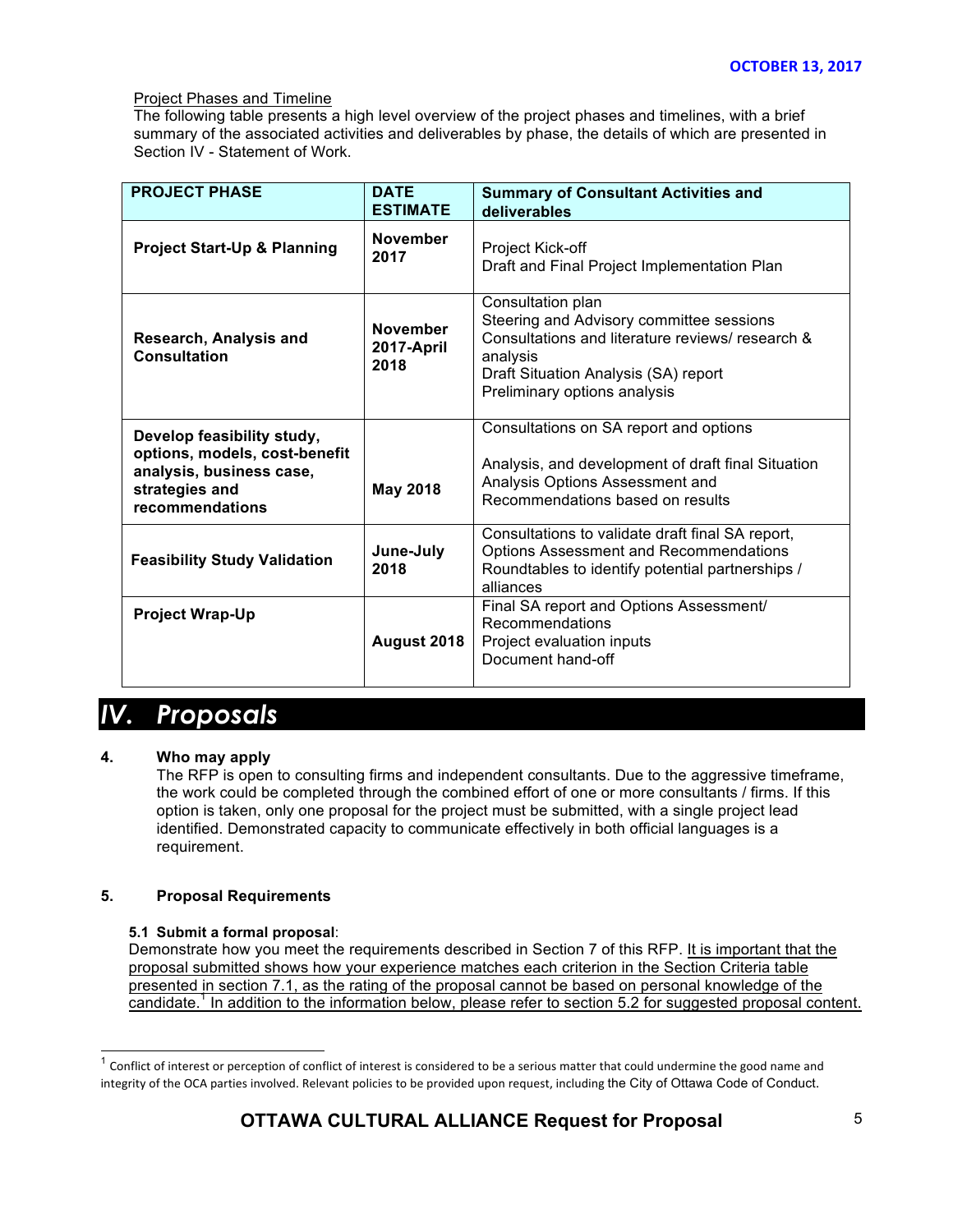- Describe how you would go about completing the work involved
- Provide details of the fees for each phase of the work, for the project in total and the daily rate for each team member.
- Provide names and contact information (phone and e-mail) of three references for related work (within the past 5 years) undertaken by the consultants/firm to be involved in the project. At the sole discretion of the OCA, reference checks may be conducted for the three highest scoring applicants (based on overall scores). References will not be numerically scored but will be rated as satisfactory or unsatisfactory. See Appendix I for detailed information.

#### **5.2Proposal Format & Content**

#### **5.2.1 Format**

Proposals and all supporting materials should be submitted electronically in Microsoft Word or PDF format by **Friday, November 3, 2017 at 12 Noon ET.** Proposals must be prepared using font size 12, with up to a maximum number of 12 pages (not including appendices).

#### **5.2.2 Suggested Content**

It is suggested that proposals contain the following information. Proposals will be evaluated by a selection committee and assigned scores in accordance with the selection criteria and weighting identified in section 7 below.

- Table of contents
- Description of consultants' expertise and experience in relation to the selection criteria, including language requirements
- An understanding of the requirements
- Proposed project work plan including work breakdown structure and associated deliverables
- Personnel and responsibility assignments and related costs (demonstrate who will be doing what, % of each individual's time allocated to the project, how their skills align with the tasks and daily rate)
- Capacity to operate in both official languages, as required
- Risk plan (Identification of key project risks and risk management strategies)
- Quality control plan (quality standards/ how quality will be assured)
- Subcontracts (if relevant)
- Budget indicating fixed rates and disbursements
- Proposed approach to negotiating change orders
- References (three)
- Availability to attend an interview on the dates noted in 5.4 below.
- Resumes (1-2 pages) for each proposed team member (in Appendix)
- Preferred dates for an interview, as per section 5.4 below.

For information on the selection process, please refer to Appendix I.

#### **5.3 RFP Deadline**

The deadline to submit a proposal is **Friday November 3, 2017 at 12 Noon ET**. Please refer to section 8 for submission details.

#### **5.4 Proposal Evaluation**

Proposals will be reviewed in accordance with the selection criteria identified in section 7. Proposals that most closely meet the criteria will be selected for an interview with the selection committee.

Interviews are tentatively scheduled to take place on **Thursday and Friday, November 9th and 10th, 2017** with the view to begin the project as soon as possible following the selection process. Please indicate in your proposal your availability for the suggested dates, should you be offered an interview.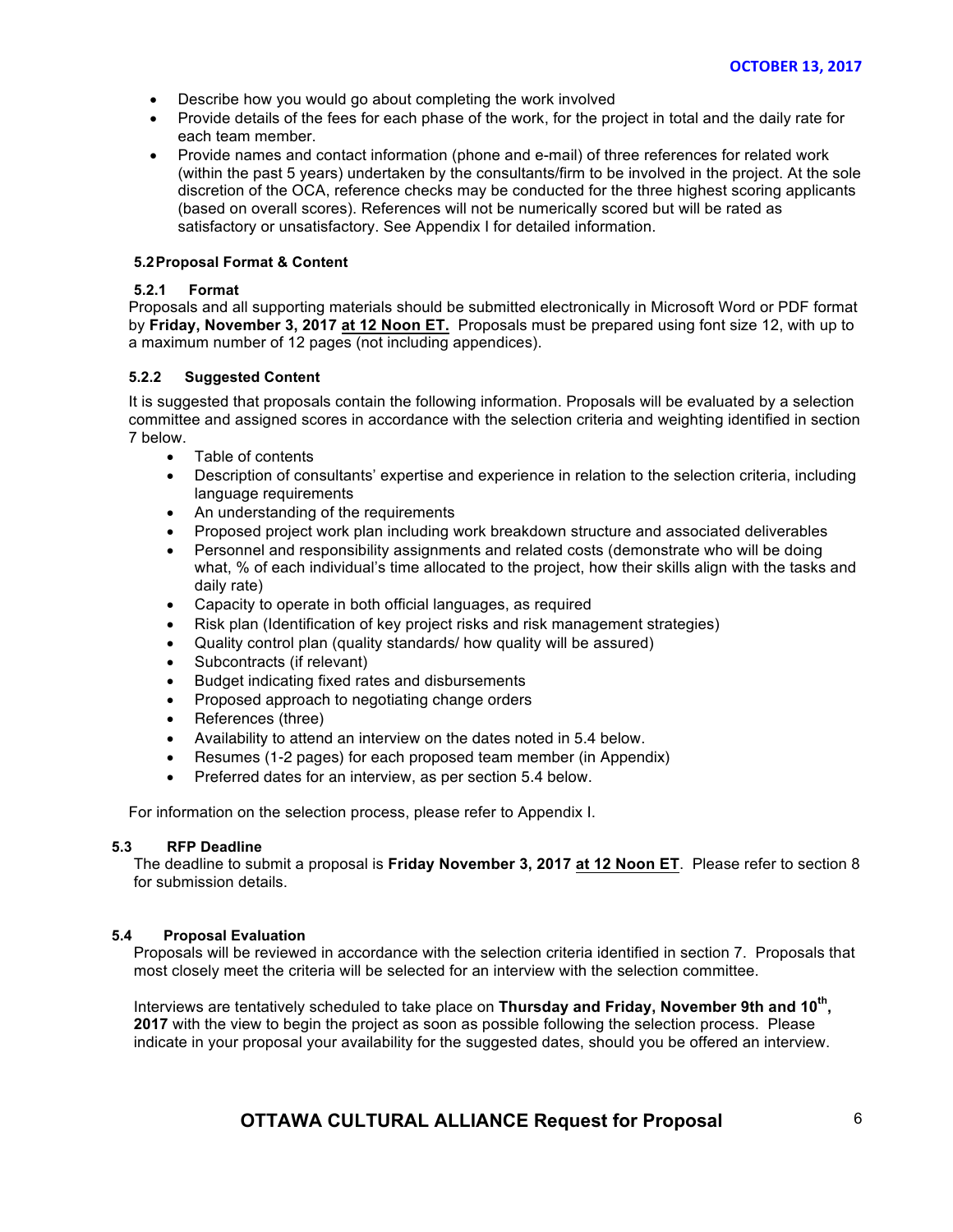#### **5.4.1 Evaluation Methodology**

- a) Proposals will be evaluated by a selection committee in accordance with the selection criteria and weighting identified in section 7 of the RFP
- b) In the RFP rating system, the proposal will account for 45% of the overall score and interview will account for 55% of the overall score. Scores will be calculated using the weighting system referred to above.
- c) The contract will be awarded based on "**best value**" 2
- d) Price is a deciding factor where two applications are considered to be equal.
- e) If none of the submissions are compliant the OCA may choose to dismiss any or all bids.
- f) A submission will be considered non-compliant when:
	- i the proposal is not submitted by the stated deadline
	- ii the proposal does not meet the requirements detailed in the RFP. Applicants are welcome to propose an alternate method, schedule or activities, in addition to responding to specific requirements detailed in the OCA Statement of Work. The original requirements must be still addressed in the proposal. However, the alternate approach may also be presented and priced separately as an option.
	- iii the applicant receives an unsatisfactory reference/s
- g) Applicants most closely meeting the selection criteria will be offered an interview
- h) The OCA is not responsible for compensating bidders for costs associated with responding to the RFP.
- i) Consultants may withdraw their submitted proposal at any time throughout the selection process.

#### **6. Type of Contract**

- The contract will be a **Firm Fixed Pric**e (FFP)
- The contract will be awarded based on "**best value**"
- The contract may be awarded to an individual consultant or a team capable of undertaking all areas of the work. Any sub-contracting of work must be clearly identified in the RFP, and may not be included/ added once the project work is underway.
- Combined consulting costs, **not to exceed \$80,000 (not including HST).**

#### **7. Consultant Competencies**

#### **7.1 Required Areas of Expertise, Selection Criteria and Weighting**

The consultant and/or team must be able to demonstrate advanced capacity to work in English and French. Specifically advanced written, reading comprehension & spoken English skills required. Advanced ability in spoken French is required.

In addition, the ideal proposal will have a consultant or team possessing the knowledge, experience and expertise identified in the selection criteria detailed below:

- track record of team members in previous work
- iv. A satisfactory risk plan which identifies and presents viable approaches to project risks

 $2$  Best value is determined by consideration of:

i. Technical merit

ii. The scope of work, approach and methodology proposed by the consultant as detailed in the proposal and interview

iii. Quality and performance specifications determined by factors, such as:

<sup>\*</sup> skills, knowledge & abilities of the consultant/team members as demonstrated in the proposal & past performance for similar work

the ratio of time allocation of key expertise in relation to the project specifications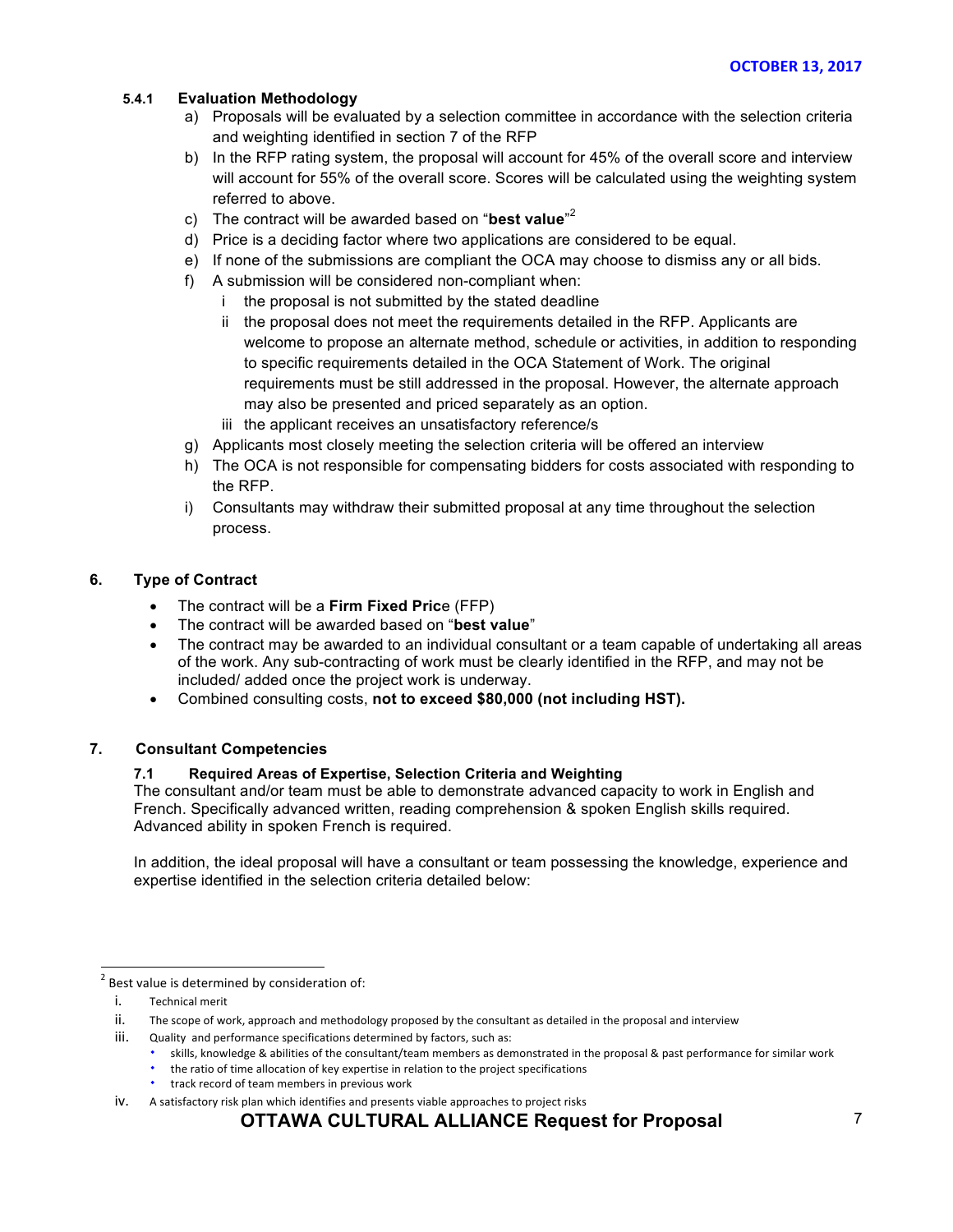| <b>SELECTION CRITERIA</b>                                                                                    |     |  |  |
|--------------------------------------------------------------------------------------------------------------|-----|--|--|
| <b>SPECIFIC SUBJECT MATTER EXPERTISE (70%)</b>                                                               |     |  |  |
| Demonstrated experience creating/enabling innovative cultural sector development strategies                  | 15  |  |  |
| Understanding / knowledge / experience of Canadian cultural sector and how it functions                      | 15  |  |  |
| Demonstrated logistical capacity and clear understanding of the project                                      | 10  |  |  |
| Skilled in working with divergence and consensus building                                                    | 10  |  |  |
| Proven experience and expertise in facilitating meetings                                                     | 10  |  |  |
| Knowledge / understanding of charitable / non profit sector                                                  |     |  |  |
| <b>GENERAL EXPERTISE (30%)</b>                                                                               |     |  |  |
| Strong verbal communications skills, able to:                                                                | 10  |  |  |
| Present complex topics clearly in plain language<br>$\bullet$                                                |     |  |  |
| Ability to work effectively with stakeholder / committee input, and to work via conference call<br>$\bullet$ |     |  |  |
| and face-to-face meetings                                                                                    |     |  |  |
| Strong written communications skills, ability to write clear reports                                         |     |  |  |
| Previous project management track record for projects of similar size/scope                                  | 10  |  |  |
|                                                                                                              | 100 |  |  |

#### **8. Proposal Submission**

Consultants interested in being considered for this contract must forward proposals to the person identified below by **Friday November 3 2017, by 12 Noon ET** in order to be eligible. All proposals must be prepared using font size 12, with up to a maximum number of 12 pages (not including appendices). Proposal shall be submitted via email, in a Microsoft Word or PDF format to:

#### **C/O Margery Leach Project Manager, Ottawa Cultural Sector Development Feasibility Study Ottawa Cultural Alliance** info@ottawaculture.ca

**Questions** related to this RFP should be directed to the above between Monday October 16 and Wednesday October 25 2017, 12 Noon ET.

All questions and answers, and any proposal amendments will be posted on OCA's website ottawaculture.ca.

# *V. STATEMENT OF WORK (SOW)*

#### **Summary Scope of Services**

The Ottawa Cultural Alliance is seeking a consultant who can provide comprehensive research, consultation, and analysis; and develop recommendations and related reports for the OCA by August 2018.

#### **1. Project Schedule**

The project work will begin in November 2017 and be completed by the end of August 2018, for duration of approximately 10 months.

#### **2. Overview of Project Objectives & Approach**

The purpose of the project is to learn from best practices to advance Ottawa's cultural sector. The feasibility study will include research on best practices from other communities, and consultations with Ottawa community, community leaders and City staff; and recommend potential models and/or solutions toward collectively advancing Ottawa's cultural sector. Such models/ solutions could include for example:

- an independent arms-length, cultural authority to provide leadership, service and support;
- an arts and heritage foundation focused on fundraising and philanthropy to stimulate private sector support; and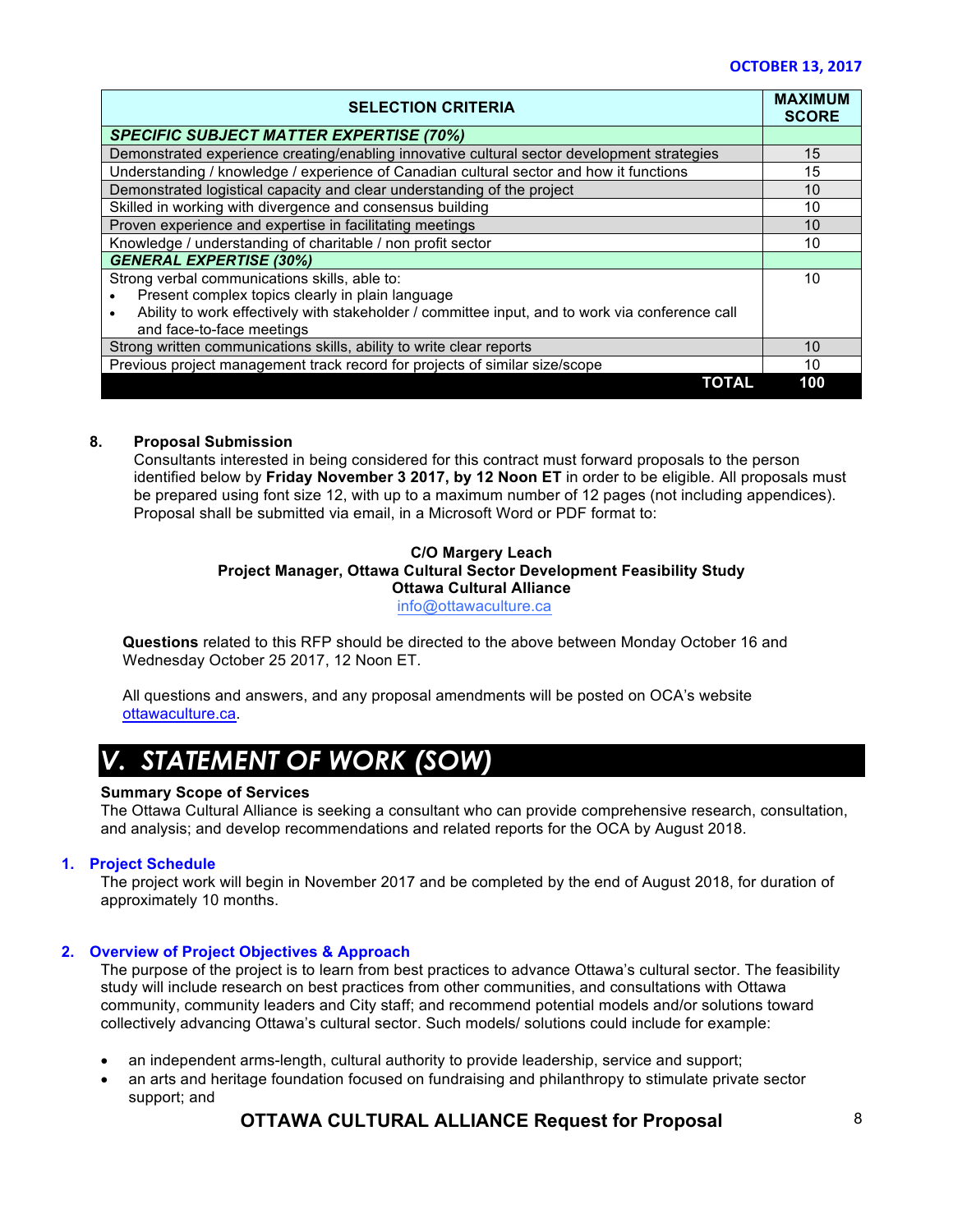• a roundtable forum to bring local, municipal, provincial and national cultural players together to address ways to better resource local culture.

To achieve the desired results, the work is divided into five key activity areas:

- 1. Project Start-Up & Planning (November 2017)
- 2. Research, Analysis and Consultation (November 2017-April 2018)
- 3. Develop situation analysis / feasibility and recommendations report, and preliminary options, models, costbenefit analysis, business case, strategies and recommendations. (May 2018)
- 4. Validate feasibility study, options, models, cost-benefit analysis, business case, strategies and recommendations (June-July 2018)
- 5. Project Wrap-Up (August 2018)

The OCA Steering Committee and Working Group, the Advisory Committee, Project Manager and Consultant/s will work collaboratively to achieve the desired results from this project.

#### **3. Key Project Activities**

Key activities are detailed in the charts below.

#### **Key Consultant Activities**

The activities and timelines as outlined in the following table represent our best understanding and estimate of how the project should proceed. They are subject to review and change as the consultant contract is negotiated, and will be reviewed / confirmed in the approval of the Project Implementation Plan. We anticipate regular Steering Committee (SC) conference calls and in-person meetings, as needed – an estimated 8-10 during the project, and 4 meetings with the Advisory Committee (AC). (Some of these meetings may be joint meetings of the AC and SC.)

Activities detailed below are based on the OCA's understanding of the project approach. We will be pleased to consider alternate approaches to the project, if presented. Time and effort estimates are a guideline only. The consultant is expected to keep within the budget and schedule, unless otherwise agreed.

Project methodologies are expected to comprise a variety of research methods to include but not be limited to, a literature review, key informant interviews/ consultations, leading practices research, consultation and validation meetings. Other approaches or alternate methods such as surveys may be suggested in your proposal response.

| <b>PROJECT</b><br><b>PHASES</b>              | <b>DATE</b><br><b>ESTIMATE</b> | <b>ACTIVITIES</b>                                                                                                                                                                          | <b>Outputs/CONSULTANT</b><br><b>DELIVERABLES</b>                                                            |
|----------------------------------------------|--------------------------------|--------------------------------------------------------------------------------------------------------------------------------------------------------------------------------------------|-------------------------------------------------------------------------------------------------------------|
| 1. Project Start-<br>Up &<br><b>Planning</b> | November<br>2017               | Develop research and consultation<br>i.<br>processes in consultation with Working<br>Group.                                                                                                | Draft research methods and<br>consultation processes<br>developed in consultation with<br>the Working Group |
| Est. level of<br>effort 7%                   |                                | Develop preliminary Project Implementation<br>ii.<br>Plan                                                                                                                                  | <b>Draft Project Implementation</b><br>Plan developed for review /<br>input                                 |
|                                              |                                | Meet with Steering Committee (SC) and<br>iii.<br>Advisory Committee (AC) for kick-off meeting<br>(in-person) to confirm the approach to the<br>feasibility study. Initiate dialogue re key | <b>Consultation Meeting Phase</b><br><b>One (1)</b> agenda, facilitation<br>and notes                       |
|                                              |                                | project stakeholders.                                                                                                                                                                      | Project methodology/<br>approach is confirmed                                                               |
|                                              |                                | Determine key consultant deliverables and<br>iv.<br>approve Project Implementation Plan (PIP)                                                                                              | Key consultant deliverables<br>are confirmed                                                                |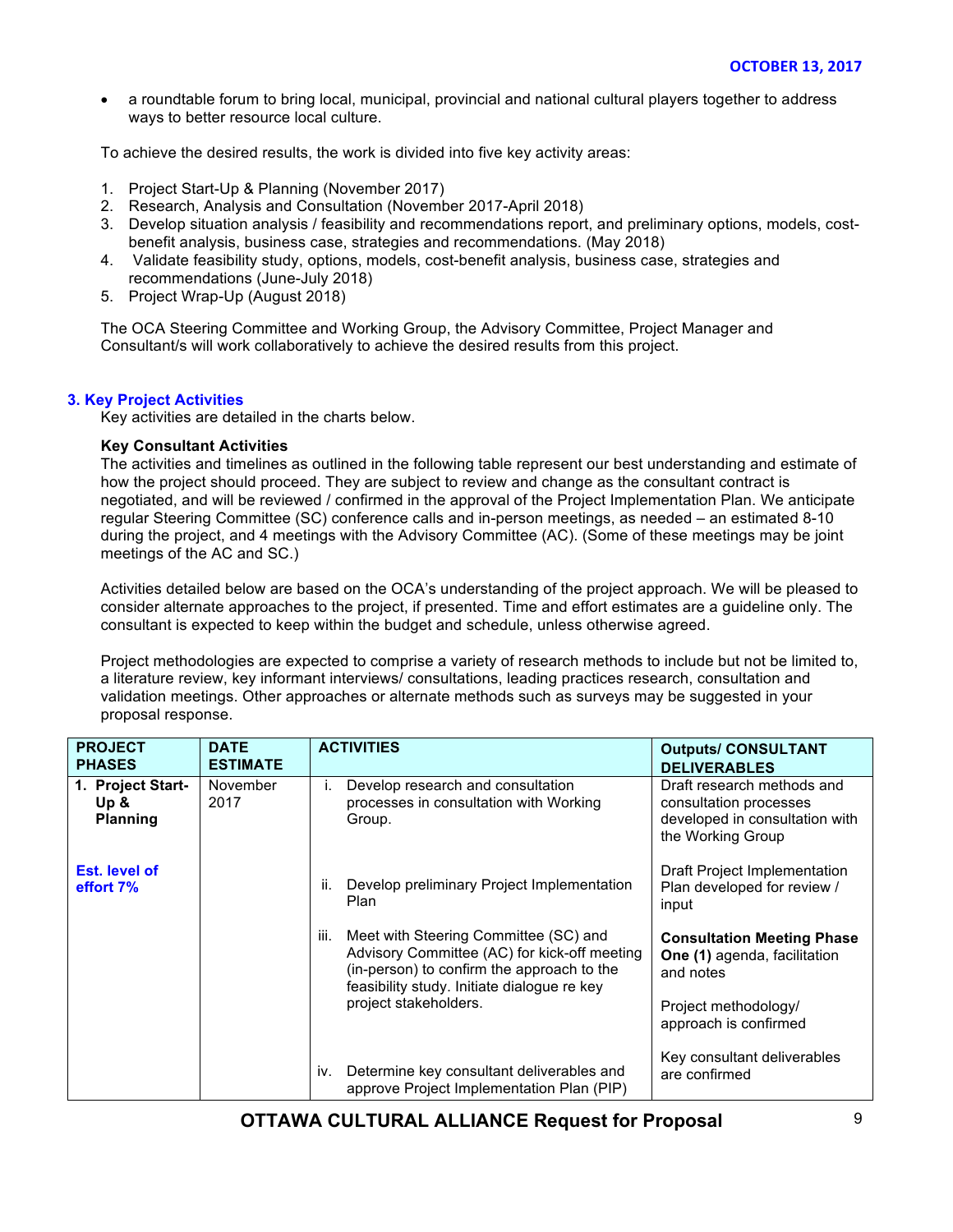| <b>PROJECT</b><br><b>PHASES</b>                                                           | <b>DATE</b><br><b>ESTIMATE</b>   | <b>ACTIVITIES</b>                                                                                                                                                                                                                                                                                                                                     | <b>Outputs/ CONSULTANT</b><br><b>DELIVERABLES</b>                                                                                                                                                   |
|-------------------------------------------------------------------------------------------|----------------------------------|-------------------------------------------------------------------------------------------------------------------------------------------------------------------------------------------------------------------------------------------------------------------------------------------------------------------------------------------------------|-----------------------------------------------------------------------------------------------------------------------------------------------------------------------------------------------------|
|                                                                                           |                                  | Finalize Project Implementation Plan. Review<br>v.<br>with Steering Committee (PIP).                                                                                                                                                                                                                                                                  | PIP is revised to reflect input,<br>methodology, approach and<br>key deliverables.                                                                                                                  |
| 2. Research,<br>Analysis and<br><b>Consultation</b><br><b>Est. level of</b><br>effort 42% | November<br>2017 - April<br>2018 | Begin to identify key stakeholders for:<br>vi.<br>• Lit. Review (LR) / leading practice review,<br>• Key Informant interviews (KII), and<br>• Consultation processes;<br>to identify best practices, leading,<br>models/options and solutions for Ottawa.<br>vii. Establish focus of LR and leading practice<br>review. Develop preliminary questions | Preliminary list of Stakeholders<br>for all project consultation<br>phases                                                                                                                          |
|                                                                                           |                                  | viii. Establish focus of KIIs with leading practice<br>organizations. Develop preliminary KII<br>questionnaire.                                                                                                                                                                                                                                       | Draft LR / leading practice<br>questions<br>Draft KII questionnaire                                                                                                                                 |
|                                                                                           |                                  | Develop objectives, audiences and<br>IX.<br>preliminary table of contents for Situation<br>Analysis Report                                                                                                                                                                                                                                            | Objectives, audiences and<br>preliminary table of contents<br>for Situation Analysis Report<br>confirmed                                                                                            |
|                                                                                           |                                  | x. Meet with the committees, and hold<br>Community Information meeting for broader<br>cultural community; to provide information,<br>input on project approach / methodology.                                                                                                                                                                         | <b>Consultation Meetings</b><br>Phase Two (2):<br>Agendas, facilitation and<br>notes. Purpose: to inform<br>stakeholders of project / PIP /<br>approach.<br>• Community Information<br>meeting held |
|                                                                                           |                                  | xi. Conduct key Informant interviews (maximum<br>40).                                                                                                                                                                                                                                                                                                 | • Advisory and Steering<br>committees meeting held                                                                                                                                                  |
|                                                                                           |                                  | xii. Complete a literature / leading practice review<br>looking at a range of organization with<br>leading practices (maximum 40)<br>xiii. Draft Literature Review / leading practice                                                                                                                                                                 | Key informant interview results<br>Literature review / leading<br>practice results                                                                                                                  |
|                                                                                           |                                  | report.                                                                                                                                                                                                                                                                                                                                               | Literature Review Report                                                                                                                                                                            |
|                                                                                           |                                  | xiv. Draft KII report<br>xv. Consult with Steering Committee (SC) and                                                                                                                                                                                                                                                                                 | Key Informant Interviews<br>Report                                                                                                                                                                  |
|                                                                                           |                                  | Advisory Committee (AC) for input re<br>preliminary findings and analysis.                                                                                                                                                                                                                                                                            | PPT of preliminary themes/<br>findings. Draft 1 Situation<br>Analysis Report                                                                                                                        |
|                                                                                           |                                  | xvi. Develop revised draft Situation Analysis (SA)<br>report and preliminary options, models,<br>cost/benefit analysis, strategies and<br>mechanisms, to reflect input.                                                                                                                                                                               | <b>Revised Draft 2 Situation</b><br>Analysis Report                                                                                                                                                 |
|                                                                                           |                                  |                                                                                                                                                                                                                                                                                                                                                       | Preliminary options, models,<br>cost/benefit analysis,<br>strategies and mechanisms.                                                                                                                |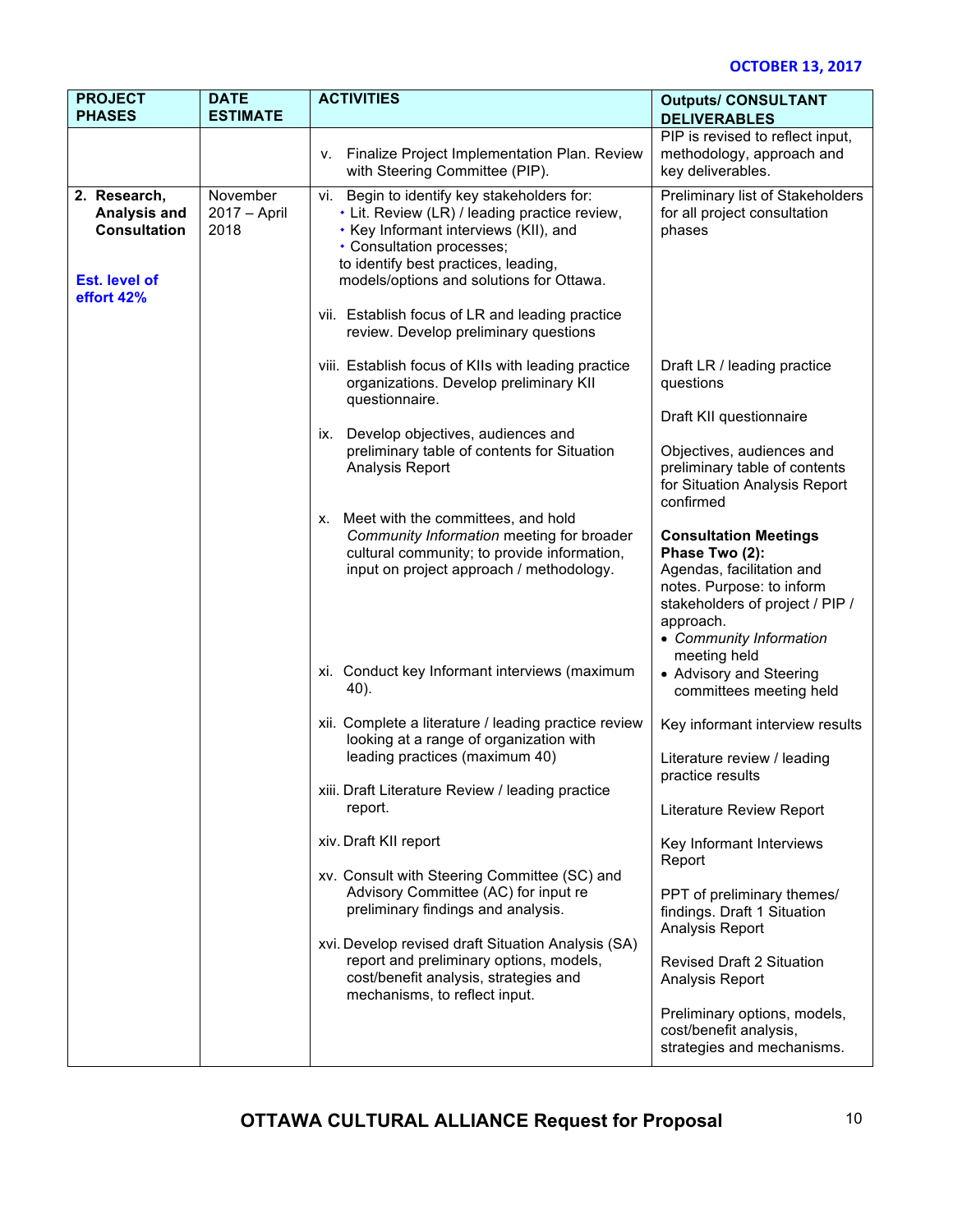| <b>PROJECT</b>                                                                                                                                                         | <b>DATE</b>                 | <b>ACTIVITIES</b>                                                                                                                                                                                                                                                                                                                                                                                                                                                                | <b>Outputs/ CONSULTANT</b>                                                                                                                                                                                                                                                                                                                                                                                                                                                                                                                                                                                                                                                                                                                                                                                                           |
|------------------------------------------------------------------------------------------------------------------------------------------------------------------------|-----------------------------|----------------------------------------------------------------------------------------------------------------------------------------------------------------------------------------------------------------------------------------------------------------------------------------------------------------------------------------------------------------------------------------------------------------------------------------------------------------------------------|--------------------------------------------------------------------------------------------------------------------------------------------------------------------------------------------------------------------------------------------------------------------------------------------------------------------------------------------------------------------------------------------------------------------------------------------------------------------------------------------------------------------------------------------------------------------------------------------------------------------------------------------------------------------------------------------------------------------------------------------------------------------------------------------------------------------------------------|
| <b>PHASES</b><br>3. Development<br>of feasibility<br>study<br>options,<br>models, cost-<br>benefit<br>analysis and<br>strategies<br><b>Est. level of</b><br>effort 30% | <b>ESTIMATE</b><br>May 2018 | xvii. Meet / consult broadly with project<br>committees and community stakeholders<br>groups (# TBD) to seek input on draft<br>Situation Analysis (SA) research findings and<br>preliminary options, models, cost/benefit<br>analysis, strategies and mechanisms.<br>(Meetings to include Community Information<br>meeting for broader cultural community and<br>other stakeholders, e.g. arts, festivals,<br>heritage, museums, film, music and, etc. (a<br>series of meetings) | <b>DELIVERABLES</b><br><b>Consultation Meetings</b><br><b>Phase Three (Number to be</b><br>determined)<br>Agendas, facilitation and notes<br>for meetings to seek input on:<br>the SA and preliminary<br>options, models, cost/benefit<br>analysis, strategies and<br>mechanisms to improve the<br>effectiveness of the cultural<br>sector.<br>• Stakeholder groups,<br>• Advisory and Steering<br>committees meeting, and<br>• Community Information<br>meeting held<br>Draft situation analysis /<br>feasibility and<br>recommendations report is<br>discussed to seek input.<br>Preliminary tools discussed<br>including:<br>• Final options and models<br>• Final business case<br>• Final cost-benefit analysis<br>• Strategies are<br>recommended<br>• Alliances and potential<br>partnerships are identified<br>• Next steps. |
|                                                                                                                                                                        |                             | xviii. Incorporate the SA input, and further<br>develop recommendations regarding<br>options, models, cost/benefit analysis,<br>business case and strategies and<br>mechanisms to improve the effectiveness of<br>the cultural sector in Ottawa.                                                                                                                                                                                                                                 | Stakeholder input incorporated<br>into recommendations and<br>proposed options, models,<br>strategies, cost benefit<br>analysis, mechanisms and<br>business case.                                                                                                                                                                                                                                                                                                                                                                                                                                                                                                                                                                                                                                                                    |
| 4. Feasibility<br><b>Study</b><br>Validation                                                                                                                           | June- July<br>2018          | xix. Develop PPT to summarize themes,<br>research findings, recommendations and<br>tools for validation meetings.                                                                                                                                                                                                                                                                                                                                                                | PPT summarizing themes,<br>research findings,<br>recommendations and tools                                                                                                                                                                                                                                                                                                                                                                                                                                                                                                                                                                                                                                                                                                                                                           |
| <b>Est. level of</b><br>effort 20%                                                                                                                                     |                             | xx. Meet / consult broadly with project<br>committees and with community<br>stakeholders groups (# TBD) to validate the<br>research findings and confirm consensus on<br>the recommendations, options, models and<br>solutions presented.<br>(Meetings to include Community Information<br>meeting for broader cultural community and<br>other stakeholders, e.g. arts, festivals,<br>heritage, museums, film, music and, etc. (#<br>TBD meetings in total).                     | <b>Consultation Meetings</b><br><b>Phase Four (Number to be</b><br>determined)<br>Conduct a series of<br>consultation meetings held, to<br>validate final SA report and<br>preliminary options, models,<br>cost/benefit analysis,<br>strategies and mechanisms to<br>improve the effectiveness of<br>the cultural sector:<br>• Stakeholder groups<br>• Advisory and Steering                                                                                                                                                                                                                                                                                                                                                                                                                                                         |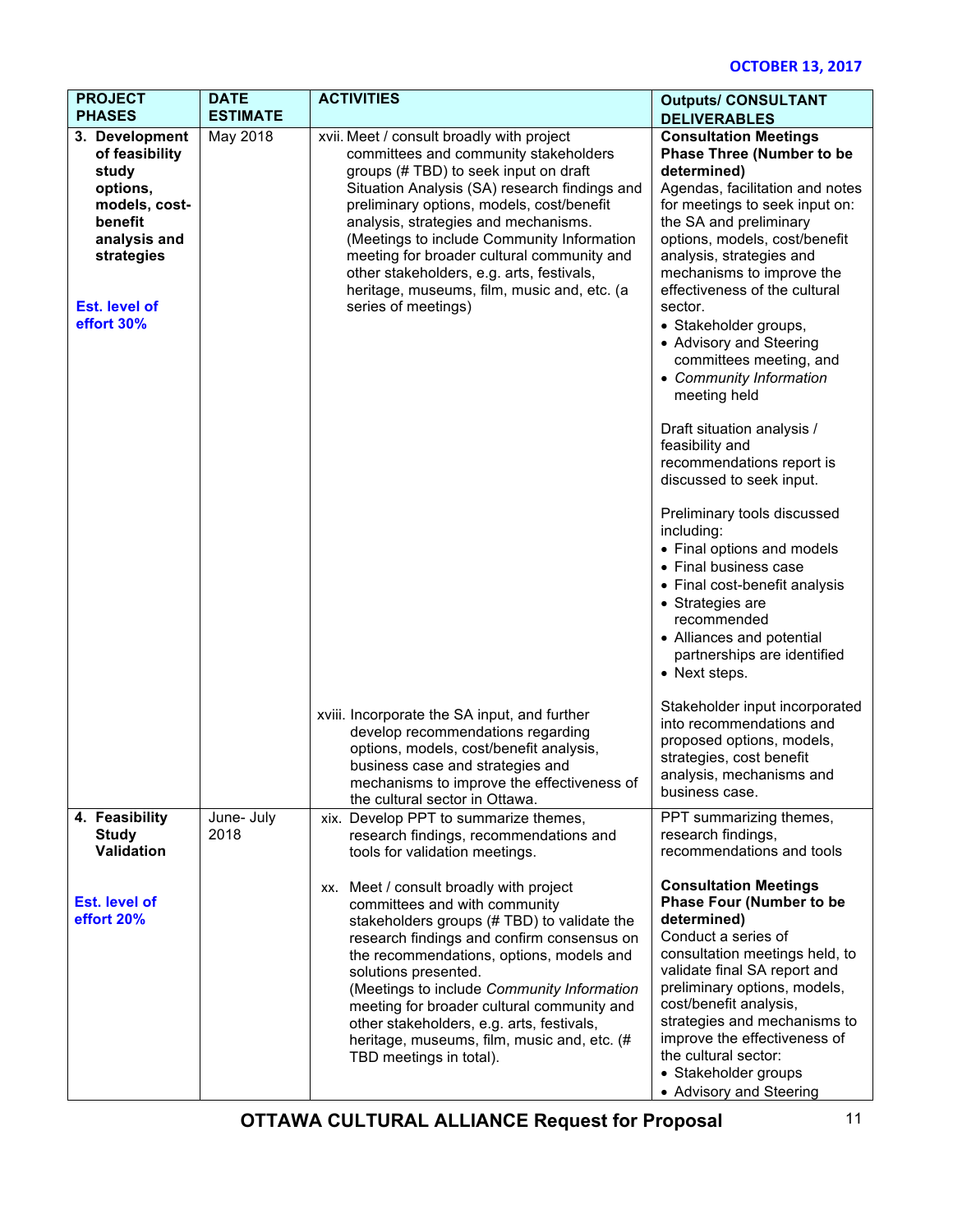| <b>PROJECT</b><br><b>PHASES</b>                         | <b>DATE</b><br><b>ESTIMATE</b>                                                                                                       | <b>ACTIVITIES</b>                                                                                                                                                                                                                                                                       | <b>Outputs/ CONSULTANT</b><br><b>DELIVERABLES</b>                                                                                                                                                                                                                                                                                                                                                    |
|---------------------------------------------------------|--------------------------------------------------------------------------------------------------------------------------------------|-----------------------------------------------------------------------------------------------------------------------------------------------------------------------------------------------------------------------------------------------------------------------------------------|------------------------------------------------------------------------------------------------------------------------------------------------------------------------------------------------------------------------------------------------------------------------------------------------------------------------------------------------------------------------------------------------------|
|                                                         |                                                                                                                                      |                                                                                                                                                                                                                                                                                         | committees meeting<br>• Community Information<br>meeting                                                                                                                                                                                                                                                                                                                                             |
| <b>Feasibility</b><br><b>Study</b><br><b>Validation</b> | June-July<br>2018                                                                                                                    |                                                                                                                                                                                                                                                                                         | Agenda, facilitation and notes.<br>Final situation analysis /<br>feasibility study and<br>recommendations report is<br>validated                                                                                                                                                                                                                                                                     |
|                                                         |                                                                                                                                      | xxi. Hold Roundtables (2) with representatives of<br>funders and community leaders regarding<br>implementation of the recommendations,<br>options, models, cost benefit analysis,<br>business plans, to identify collaborative<br>opportunities, potential partnerships /<br>alliances. | Final tools validated including:<br>• Final options and models<br>• Final business case<br>• Final cost-benefit analysis<br>• Strategies are<br>recommended<br>• Potential alliances and<br>partnerships<br>• Next steps.<br>Roundtables (2) with<br>representatives of funders and<br>community leaders re<br>collaboration. Opportunities,<br>potential partnerships /<br>alliances are identified |
| 5. Project<br>Wrap-Up                                   | August 2018                                                                                                                          | xxii. Debrief with Working Group and Steering<br>Committee<br>xxiii. Participate in project evaluation                                                                                                                                                                                  | Word and PDF versions of the<br>final reports received.                                                                                                                                                                                                                                                                                                                                              |
| <b>Est. level of</b><br>effort 1%                       | xxiv. Submit all final reports, project methodology<br>tools, and summary raw research finding<br>(w/o disclosing confidential data) |                                                                                                                                                                                                                                                                                         | Project evaluation report input<br>provided<br>Methodology documents and<br>relevant research files<br>received.                                                                                                                                                                                                                                                                                     |

### **4. Summary of Key Project Deliverables**

Key deliverables are summarized in the following chart in accordance with OCA's understanding of the project approach (refer to chart presented in section 3 above for further details):

| <b>PROJECT PHASES/</b>                 | <b>DELIVERABLES</b>                                                                                                                                                 |
|----------------------------------------|---------------------------------------------------------------------------------------------------------------------------------------------------------------------|
| <b>ESTIMATED DATE</b>                  |                                                                                                                                                                     |
| <b>Project Start-Up &amp; Planning</b> | Draft research methods and consultation processes developed in consultation<br>with the Working Group                                                               |
| November 2017                          | Draft Project Implementation Plan (PIP) developed for review / input                                                                                                |
|                                        | Meeting Phase One (1 mtg.): Kick-off meeting: agenda, facilitation and notes<br>Project approach, methodology and key consultant deliverables approach<br>confirmed |
| November 2017                          | Final PIP (revised to reflect input)                                                                                                                                |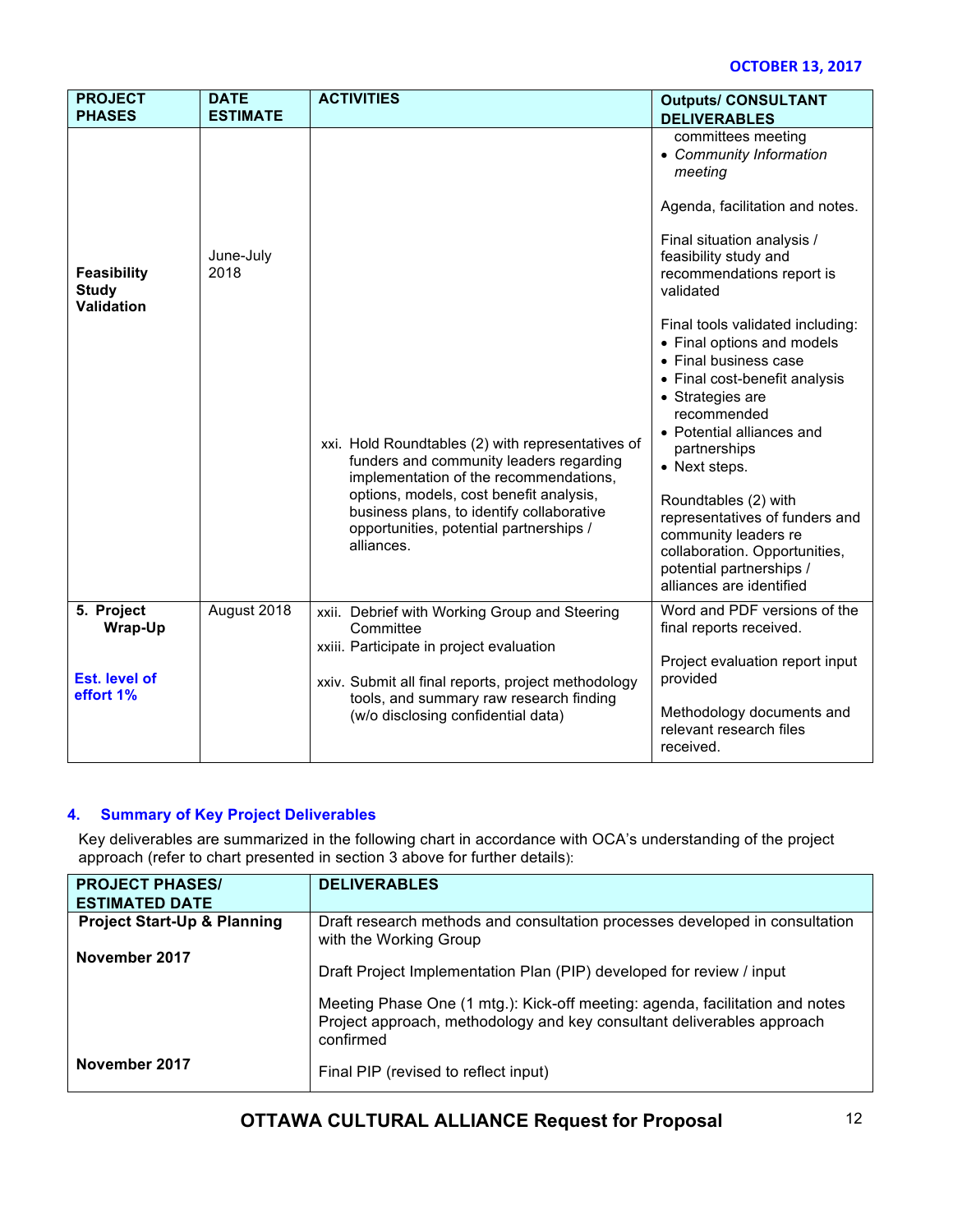| <b>PROJECT PHASES/</b>                                      | <b>DELIVERABLES</b>                                                                                                                                                                                                                                                                                                                                                               |  |  |  |
|-------------------------------------------------------------|-----------------------------------------------------------------------------------------------------------------------------------------------------------------------------------------------------------------------------------------------------------------------------------------------------------------------------------------------------------------------------------|--|--|--|
| <b>ESTIMATED DATE</b>                                       |                                                                                                                                                                                                                                                                                                                                                                                   |  |  |  |
|                                                             | Preliminary list of Stakeholders for all project consultation phases                                                                                                                                                                                                                                                                                                              |  |  |  |
|                                                             | Draft LR / leading practice questions                                                                                                                                                                                                                                                                                                                                             |  |  |  |
|                                                             | Draft KII questionnaire                                                                                                                                                                                                                                                                                                                                                           |  |  |  |
|                                                             | Objectives, audiences and preliminary table of contents for Situation Analysis<br>Report developed and confirmed                                                                                                                                                                                                                                                                  |  |  |  |
|                                                             | Literature review/ leading practice results / report                                                                                                                                                                                                                                                                                                                              |  |  |  |
| Research, Analysis and                                      | Key Informant Interviews results / report                                                                                                                                                                                                                                                                                                                                         |  |  |  |
| <b>Consultation</b>                                         | PPT: Preliminary themes/ findings for meetings                                                                                                                                                                                                                                                                                                                                    |  |  |  |
| November 2017-April 2018                                    | Draft 1 Situation Analysis Report                                                                                                                                                                                                                                                                                                                                                 |  |  |  |
|                                                             | Meetings Phase Two (2 consultation /information meetings):<br>Agendas, facilitation and notes. Meetings to inform stakeholders of project /<br>PIP / approach.<br>Community information meeting held<br>Advisory Committee and Steering Committee meetings held                                                                                                                   |  |  |  |
|                                                             | Revised Draft 2 Situation Analysis Report, reflecting input from consultation<br>meetings held                                                                                                                                                                                                                                                                                    |  |  |  |
|                                                             | Preliminary options, models, cost/benefit analysis, strategies and mechanisms.                                                                                                                                                                                                                                                                                                    |  |  |  |
|                                                             | Meetings Phase Three - Consultation meetings:                                                                                                                                                                                                                                                                                                                                     |  |  |  |
| Develop feasibility study,<br>options, models, cost-benefit | Agenda, facilitation and notes for a series of consultation meetings held<br>including several Stakeholder meetings, a Community Information meeting and<br>meetings with the Advisory and Steering Committees: to consult on the SA and<br>preliminary options, models, cost/benefit analysis, strategies and mechanisms<br>to improve the effectiveness of the cultural sector. |  |  |  |
| analysis, business case,<br>strategies and                  | Preliminary tools developed/discussed including:                                                                                                                                                                                                                                                                                                                                  |  |  |  |
| recommendations                                             | Final options and models                                                                                                                                                                                                                                                                                                                                                          |  |  |  |
|                                                             | Final business case<br>Final cost-benefit analysis                                                                                                                                                                                                                                                                                                                                |  |  |  |
| May 2018.                                                   | Strategies are recommended                                                                                                                                                                                                                                                                                                                                                        |  |  |  |
|                                                             | Potential alliances and collaboration are identified                                                                                                                                                                                                                                                                                                                              |  |  |  |
|                                                             | Input incorporated into situation analysis / feasibility and recommendations<br>report and preliminary options, models, strategies, cost benefit analysis,<br>mechanisms and business case.                                                                                                                                                                                       |  |  |  |
|                                                             | PPT: Summarizing themes, key research findings, recommendations and tools<br>for validation meetings                                                                                                                                                                                                                                                                              |  |  |  |
| <b>Feasibility Study Validation</b>                         | Meetings Phase Four - Consultation meetings:                                                                                                                                                                                                                                                                                                                                      |  |  |  |
| June- July 2018                                             | Agenda, facilitation and notes for a series of consultation meetings held<br>including a series of Stakeholder meetings, a Community Information meeting<br>and meetings with the Advisory and Steering Committees, for stakeholders to<br>validate final situation analysis / feasibility study and recommendations report.                                                      |  |  |  |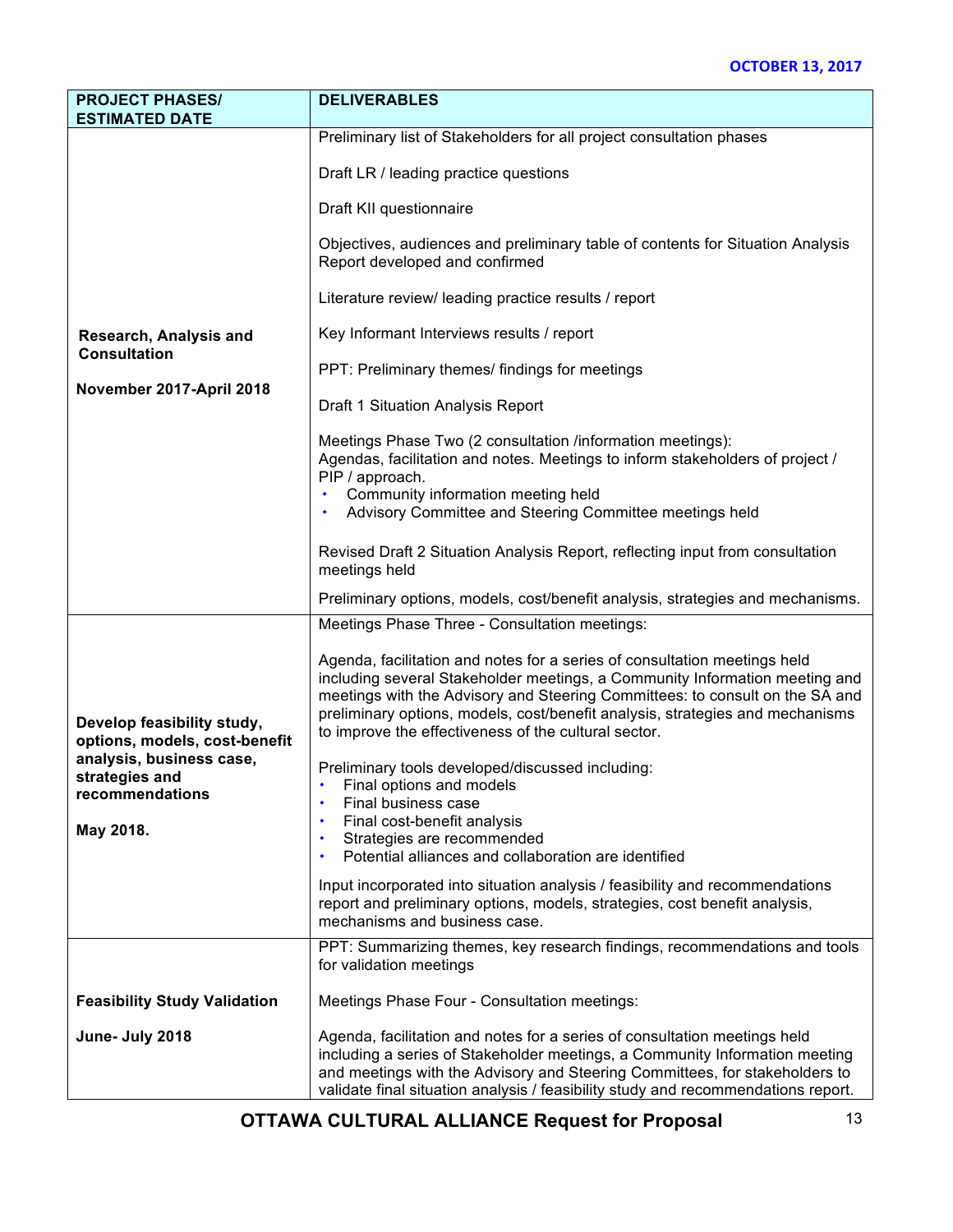| <b>PROJECT PHASES/</b><br><b>ESTIMATED DATE</b> | <b>DELIVERABLES</b>                                                                                                                                   |
|-------------------------------------------------|-------------------------------------------------------------------------------------------------------------------------------------------------------|
|                                                 | Final Situation analysis / feasibility and recommendations report is finalized,<br>(reflecting minor adjustments if provided).                        |
|                                                 | Draft tools discussed / finalized including:<br>Final options and models<br>٠<br>Final business case<br>$\bullet$<br>Final cost-benefit analysis<br>٠ |
|                                                 | Strategies are recommended<br>$\bullet$<br>Alliances and potential partnerships are identified<br>٠<br>Next steps<br>$\bullet$                        |
|                                                 | Brief monthly status / variance reports                                                                                                               |
| Ongoing                                         | Agendas, facilitation and meeting notes for Steering, Advisory and external<br>consultation meetings.                                                 |
| <b>Throughout project</b>                       | Work with the communications lead plan, to ensure communications pieces<br>provide accurate update about the direction / progress of the project      |
| <b>Project Wrap-Up</b>                          | Word and PDF versions of the final reports and tools* received.                                                                                       |
|                                                 | Project evaluation report inputs provided.                                                                                                            |
| August 2018                                     | Methodology documents and relevant research files received.                                                                                           |

#### \* **Final Reports / Tools**

• All documents are to be provided electronically in MS Word or in a format/software to be agreed upon.

• Final reports, data, boxes and graphs are to be provided in a format to be mutually agreed on.

#### **5. Budget**

Separate from the consultant fees, there is provision in the OCA project budget for the expenses such as:

- Steering and Advisory committee conference calls and meetings
- Consultation meeting costs, e.g., room rental, refreshments, etc.
- Postage / courier
- Translation as necessary
- Local travel, mileage, parking etc.

Anticipated expenses should be discussed in advance.

#### **6. Schedule / Milestones**

Consultant Start Date: November 2017 End Date: August 2018

#### **7. Change Orders**

Should scope or budget change be considered necessary, a written recommendation for the change must be documented in writing and submitted to Victoria Steele, Peter Honeywell, and the Steering Committee. Approval would be subject to the agreement of the OCA Steering Committee.

#### **8. Constraints/Caveats**

OCA is hiring an individual or consultant team for their subject matter expertise, skills in research & analysis, facilitation skills and understanding of strategic planning and knowledge of the cultural sector. It is possible that the RFP specifications or identified activities for this project may be inconsistent with standard or ideal approaches. The OCA is therefore open to corrections, requests for clarification, adjustments or alternate suggestions.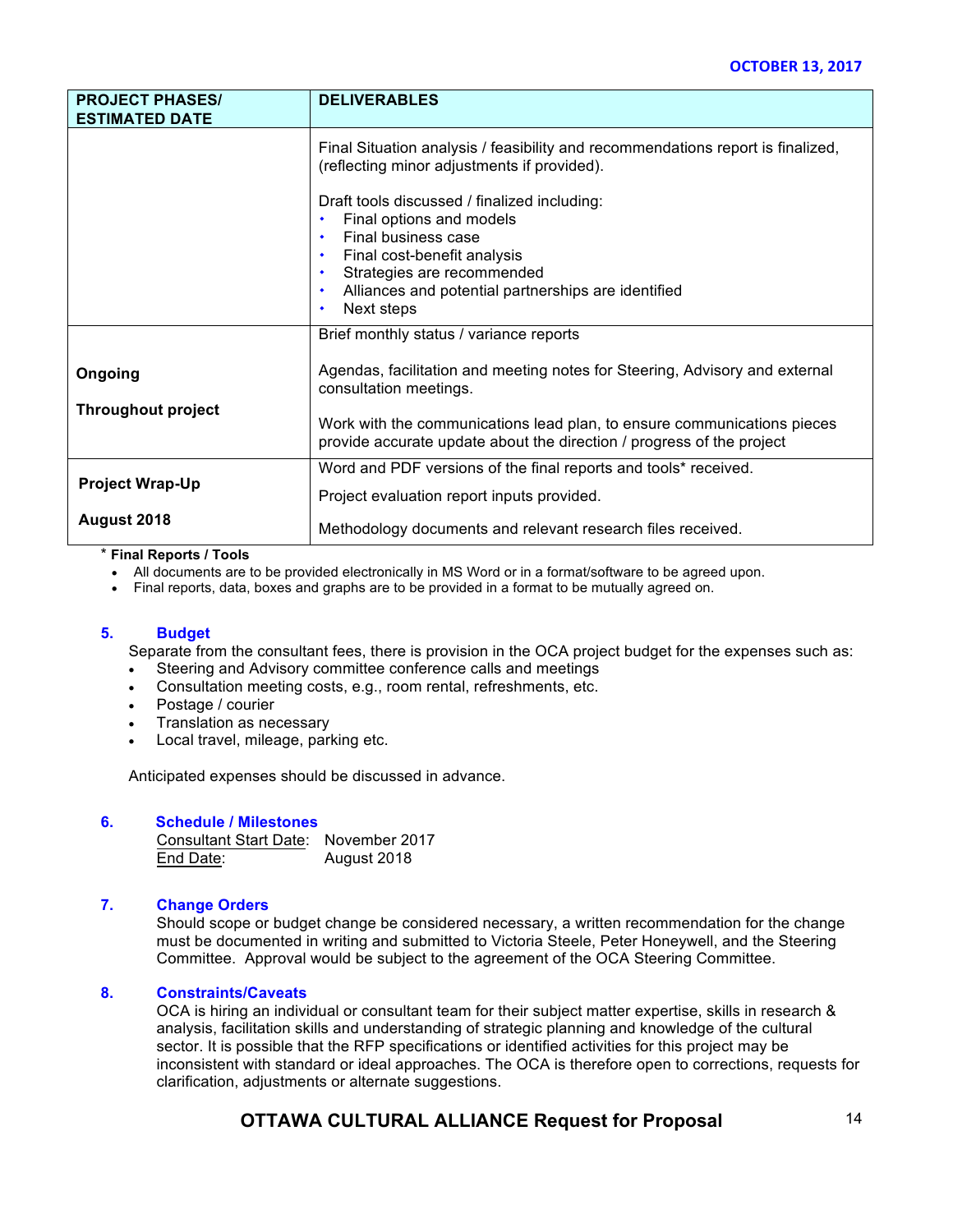Questions regarding the RFP must be received by **Wednesday October 25, 2017, Noon ET**. After this date, further questions will not be responded to. In the event that there are questions or clarifications regarding the RFP received during the eligible time frame; the questions, responses and any additional or new information, or amendments to the RFP will be available to all potential applicants on OCA's website ottawaculture.ca.

Project findings and reports will be the property of the OCA.

#### **OCA APPROVAL PROCESS:**

| <b>AUTHORITY</b>                                                                                  | <b>CONSULTANT</b><br><b>SELECTION</b> | <b>OCA</b><br><b>WORKING</b><br><b>GROUP</b><br><b>CAN DECIDE</b><br>ON | <b>OCA STEERING</b><br><b>COMMITTEE</b><br><b>CAN DECIDE ON</b> |
|---------------------------------------------------------------------------------------------------|---------------------------------------|-------------------------------------------------------------------------|-----------------------------------------------------------------|
| Consultant selection committee (TBD)                                                              | X                                     |                                                                         |                                                                 |
| Operational changes                                                                               |                                       | X                                                                       | X                                                               |
| Approval of minor adjustments to PIP<br>and activities within the approved<br>budget and schedule |                                       | X                                                                       | X                                                               |
| Approval of minor changes to scope,<br>that do not increase the budget or<br>schedule.            |                                       | X                                                                       | X                                                               |
| Approval of methodology, work plans,<br>PIP, project documents and draft<br>reports               |                                       |                                                                         | X                                                               |
| Approval of final reports                                                                         |                                       |                                                                         | X                                                               |
| Increase or reduction in overall project<br>scope, schedule or cost                               |                                       |                                                                         | X                                                               |

The Advisory Committee provides input and advice throughout the project, but is not involved in the contractual aspects of the project.

#### **9. Liabilities**

Please identify any known liabilities, personal or professional that could detrimentally impact the project. Please outline contingency arrangements, in the event of illness or other possible impediments to completion of the work by the consultant, within the scope, schedule and budget.

#### **10. Client Support**

In addition to the support provided by the project manager the OCA can provide:

- Translation of key materials, as necessary,
- Knowledge, guidance and direction from the Steering Committee and Advisory Committee,
- Proposed names of potential key stakeholders / subject matter experts for key informant interviews,
- Suggestions regarding reports, web resources and sources to be considered for the literature / leading practices review,
- Project manager support for coordination activities,
- Knowledge of the cultural sector, from the Steering Committee and Advisory Committee,
- Direction from Steering Committee, and
- Assistance from OCA organizations as feasible.